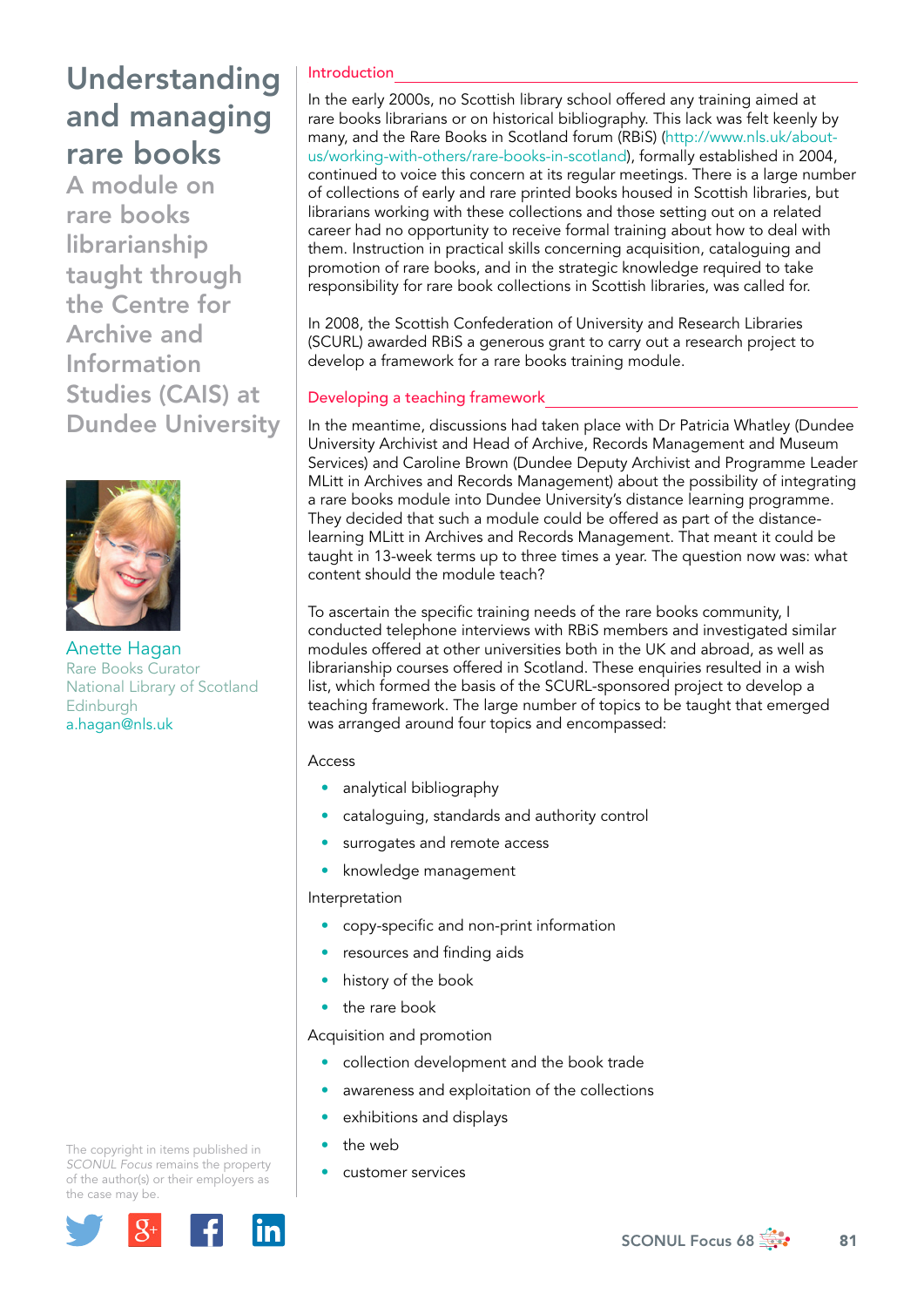# Understanding and managing rare books

A module on rare books librarianship taught through the Centre for Archive and Information Studies (CAIS) at Dundee University Preservation and conservation

- handling
- environmental conditions and standards
- threats to the collections
- repairs

### The training module: context and content

From this list, which had a lot of sub-bullet points, we developed four teaching units for the planned distance-learning module at CAIS.1 The module would provide 20 SCQF2 credits and could be done either as part of an MSc or in its own right.

The questions leading to the formulation of the four module units revolved around the definition, description, housing and accessibility of rare books:

What is a rare book? cataloguing and provenance collection management

access and promotion

Dr Brian Hillyard, then Head of Rare Books at the National Library of Scotland, was designated as general subject editor, and Patricia Whatley and Caroline Brown functioned as CAIS editors. Four rare book librarians then set out to each draft the text of one unit. These drafts not only had to cover the actual content to be taught and provide reading lists and learning objectives and outcomes, but they also had to address issues about online delivery and to ensure that students understood and engaged with the content. Since this was going to be a module of a postgraduate degree, student performance would need to be assessed too. That meant devising questions which students could discuss among themselves on an online discussion board with little tutor intervention as well as self-study tasks, introducing assessed tasks at strategic points that could be marked, and developing two written assessments, an essay and a report, of the whole module.

Helen Vincent, then Rare Books Curator at the National Library of Scotland, tackled unit 1 and the specific issues of rare, early and special collections of books and the varying definitions applied by librarians, booksellers and readers. The history and spread of printing in Europe and early printing in the British Isles with some emphasis on Scotland formed a second part of the unit. Another sub-section was the history of the book trade and book collecting in Britain and Ireland. Unit 1 concluded with a discussion of the history of the book as object, taking account of the concepts of bibliography, textual criticism and material culture.

Keith O'Sullivan, Senior Rare Books Librarian at the University of Aberdeen, developed unit 2 about describing specific physical features of rare books and the parts they are made of. This unit first deals with bibliographical descriptions of books including paper, ink and type as well as gatherings and formats before moving to the area of copy-specific features such as provenance marks and how to record them. A discussion of bookplates, heraldry and palaeographical issues leads to the question of how to record ownership marks and other copy-specific features such as annotations and imperfections. Book-bindings and illustrations are covered in detail; this section benefits in particular from the many images used for exemplification. The final section is devoted to the cataloguing of rare books and introduces MARC fields and different levels of cataloguing.

The copyright in items published in *SCONUL Focus* remains the property of the author(s) or their employers as the case may be.